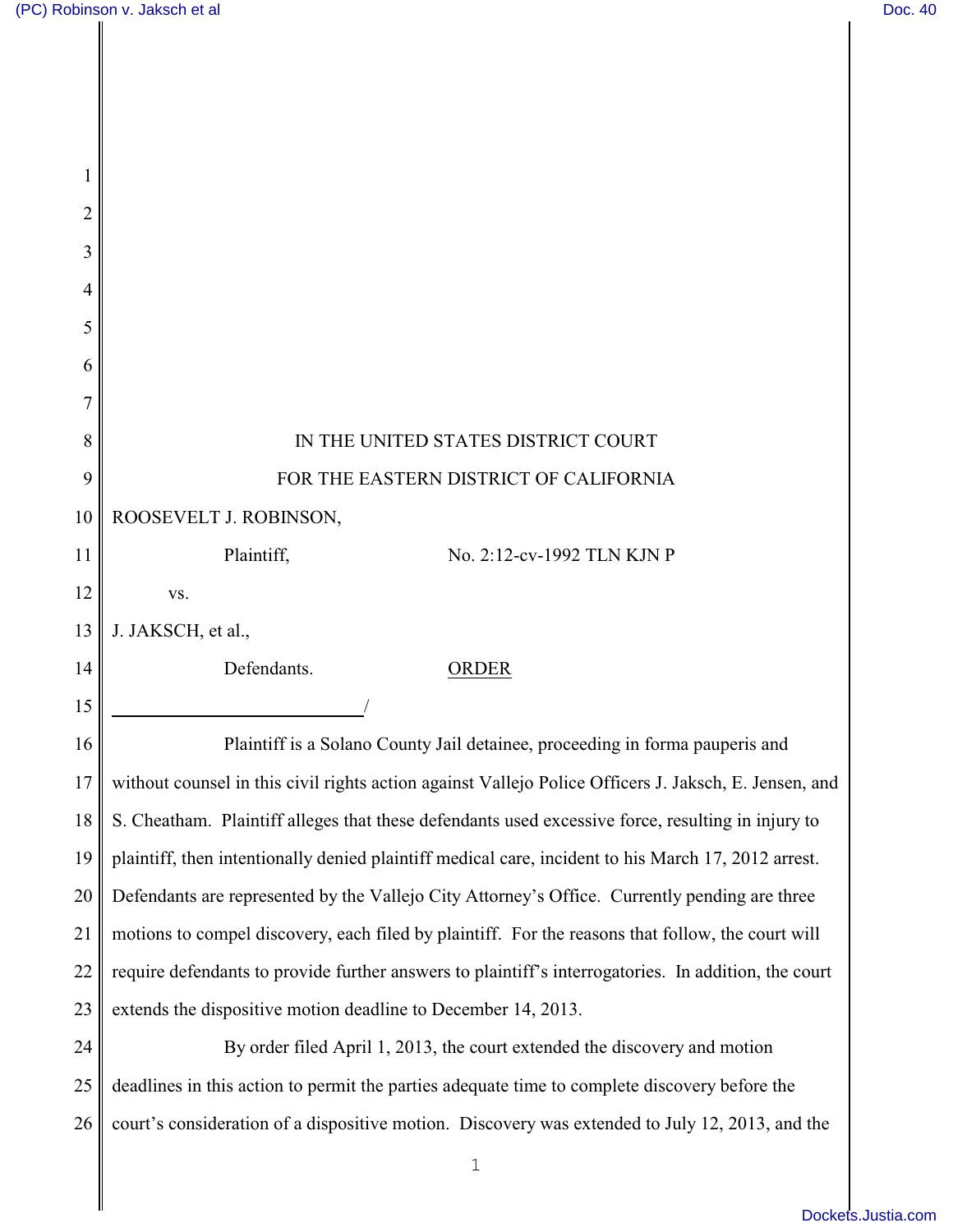1 2 3 deadline for filing dispositive motions was extended to October 11, 2013. (See ECF No. 31.) Defendants were directed to serve their responses to plaintiff's outstanding discovery requests (plaintiff's First Set of Interrogatories).

4 5 6 7 8 9 10 11 12 Plaintiff now contends that defendants' responses were inadequate (ECF Nos. 34, 37), and also seeks to compel defendants' compliance with plaintiff's Request for Inspection of Clothing (ECF No. 38), and Request for Inspection of Documents (ECF No. 39). Defendants respond that they provided "timely and verified responses" to plaintiff's interrogatories (pursuant to the court's order). (ECF No. 35.) Defendants have not responded to plaintiff's subsequent motions, presumably because they would again assert, as they did in response to plaintiff's initial motion (ECF No. 29), that plaintiff propounded the disputed discovery requests less than 60 days prior to the discovery deadline, as required by the court's initial scheduling order (ECF No. 17 at  $6, \P 6$ .

13 14 15 16 17 18 19 The court's extension of the discovery deadline did not alter the original time periods for propounding, and responding to, discovery requests. Pursuant to the extended discovery deadline of July 12, 2013, plaintiff was required to propound his requests no later than 60 days before, or by May 13, 2013. Plaintiff's requests for inspection, served on June 24, 2013 (inspection of clothing), and July 7, 2013 (inspection of documents), were therefore untimely. Moreover, because plaintiff has not provided a copy of either request, the court is unable to ascertain their relevance. Defendants will not be required to respond to either request.

20 21 22 23 24 25 26 Plaintiff also seeks further answers to his Interrogatories 3-7, 9-13, 15-16, and 18, based on his assertion that defendants' answers are incomplete. Indeed, the court's review of defendants answers (attached to plaintiff's motion) demonstrates that they are particularly uninformative. Significantly, plaintiff served his interrogatories only on defendant Jasksch. The court finds, however, that, because each defendant apparently had separate, as well as joint, relevant interactions with plaintiff, each defendant shall provide separate answers to plaintiff's interrogatories, as set forth herein. Federal civil discovery is intended to serve a "vital role" in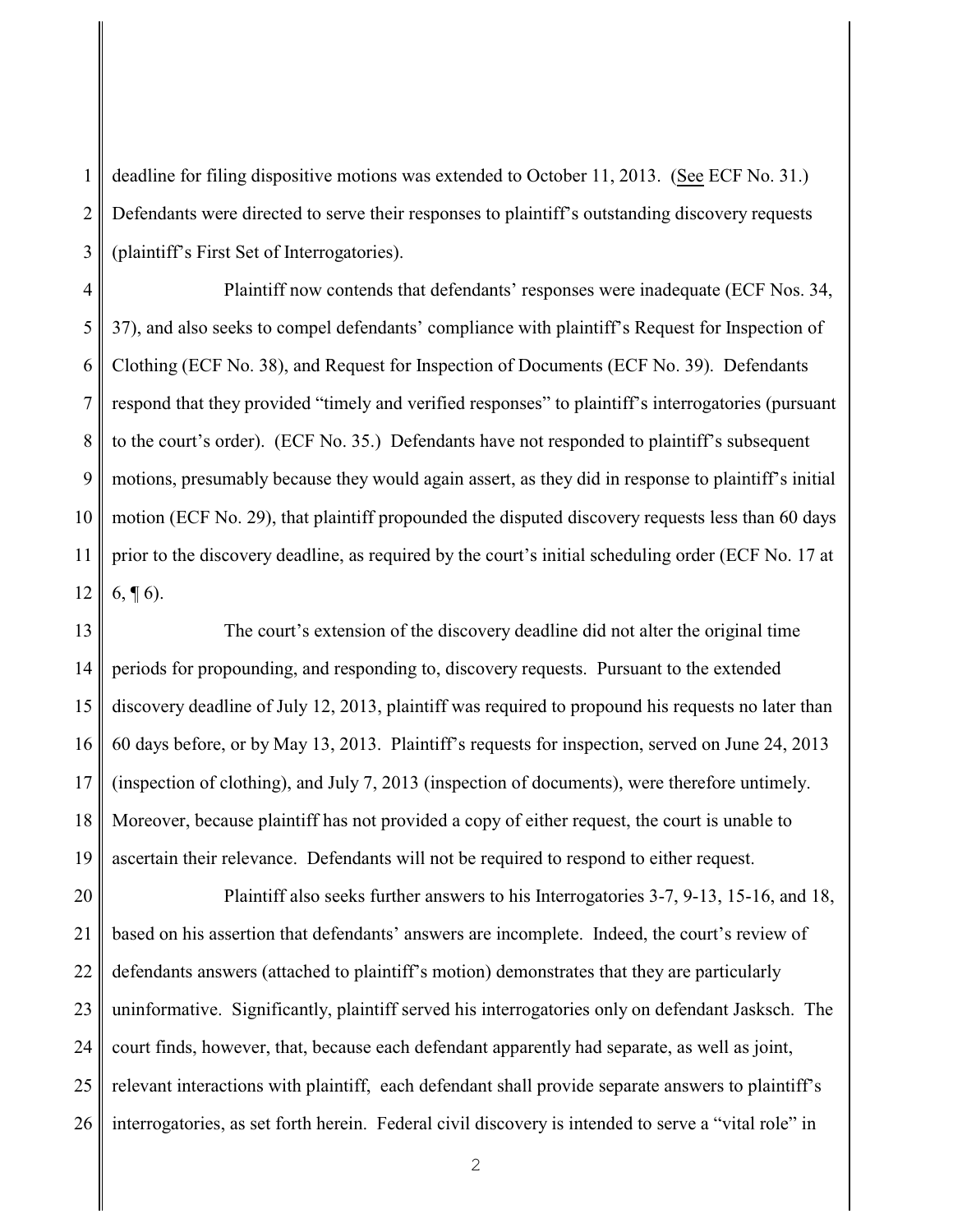| 1   "narrow[ing] and clarify[ing] the basic issues between the parties, and  ascertaining the facts,            |
|-----------------------------------------------------------------------------------------------------------------|
| 2    or information as to the existence or whereabouts of facts, relative to those issues [in order]            |
| 3    for the parties to obtain the fullest possible knowledge of the issues and facts before trial."            |
| 4 Hickman v. Taylor, 329 U.S. 495, 501 (1947). These goals are particularly important in a pro se               |
| $5 \parallel$ prisoner civil rights action, due to the plaintiff's limited ability to obtain relevant evidence. |
| 6 Defendants must be forthcoming in their answers to plaintiff's interrogatories, and must provide              |
| 7    all pertinent responsive factual information (over stated objections, if appropriate), so that the         |
| 8 court, not the parties, can ultimately decide this case on the merits.                                        |

9

1. Interrogatory Nos. 6-7, 9-11, 16, 18 (plaintiff's alleged injuries)

10 11 12 13 14 15 16 17 18 19 Despite the allegations of the complaint that plaintiff was, after an allegedly fivehour detention, referred by a Solano County Jail nurse to the Sutter Solano Medical facility, where plaintiff received treatment, including stitches, defendant objects to every interrogatory seeking information about plaintiff's alleged injuries.<sup>1</sup> See Interrogatory 6 ("Did you see any evidence of injury on Plaintiff . . . .?" Answer: "Responding party objects as the interrogatory lacks foundation, assumes facts not in evidence, is compound and unintelligible."); Interrogatory 7 ("Did you witness any complaint of injury by Plaintiff such as requests for a nurse to check and clean the wounds before Plaintiff touched it himself?" Answer: "Responding party objects as the interrogatory lacks foundation, assumes facts not in evidence, is compound and unintelligible."); Interrogatory 9 ("Do you have knowledge of any deliberate indifference to

<sup>21</sup> 22 23 <sup>1</sup> As found by the court upon initial screening, "[p]laintiff's complaint . . . allege[s] excessive force, resulting injuries, and intentional denial of medical care, incident to plaintiff's March 17, 2012 arrest, by defendant Vallejo Police Officers J. Jaksch, E. Jensen, and S. Cheatham." (ECF No. 5 at 2.) The complaint alleges in pertinent part that these defendants landed "blows to the head and uper (sic) torso area. I was stomped on the back of the head so hard my chin was busted and a tooth was chipped. I was refused medical treatment and was held

<sup>24</sup> for interrogation - at 22:30 (10:30 pm), 5 hours later I was taken to the Solano County Jail, where after seeing my injuries, a nurse had me taken to Sutter Solano Medical where I was given four stiches (sic) and treated for other injuries." (ECF No. 1 at 3.) Defendant's narrative answers to

<sup>25</sup> 26 Interrogatories 1 and 2 concede that "Jaksch . . . jumped on Plaintiff Robinson's back. Plaintiff Robinson was resistive and struggling. Defendants Jensen and Jaksch overcame his resistance and got Plaintiff Robinson into handcuffs." (ECF No. 34 at 4, 6.)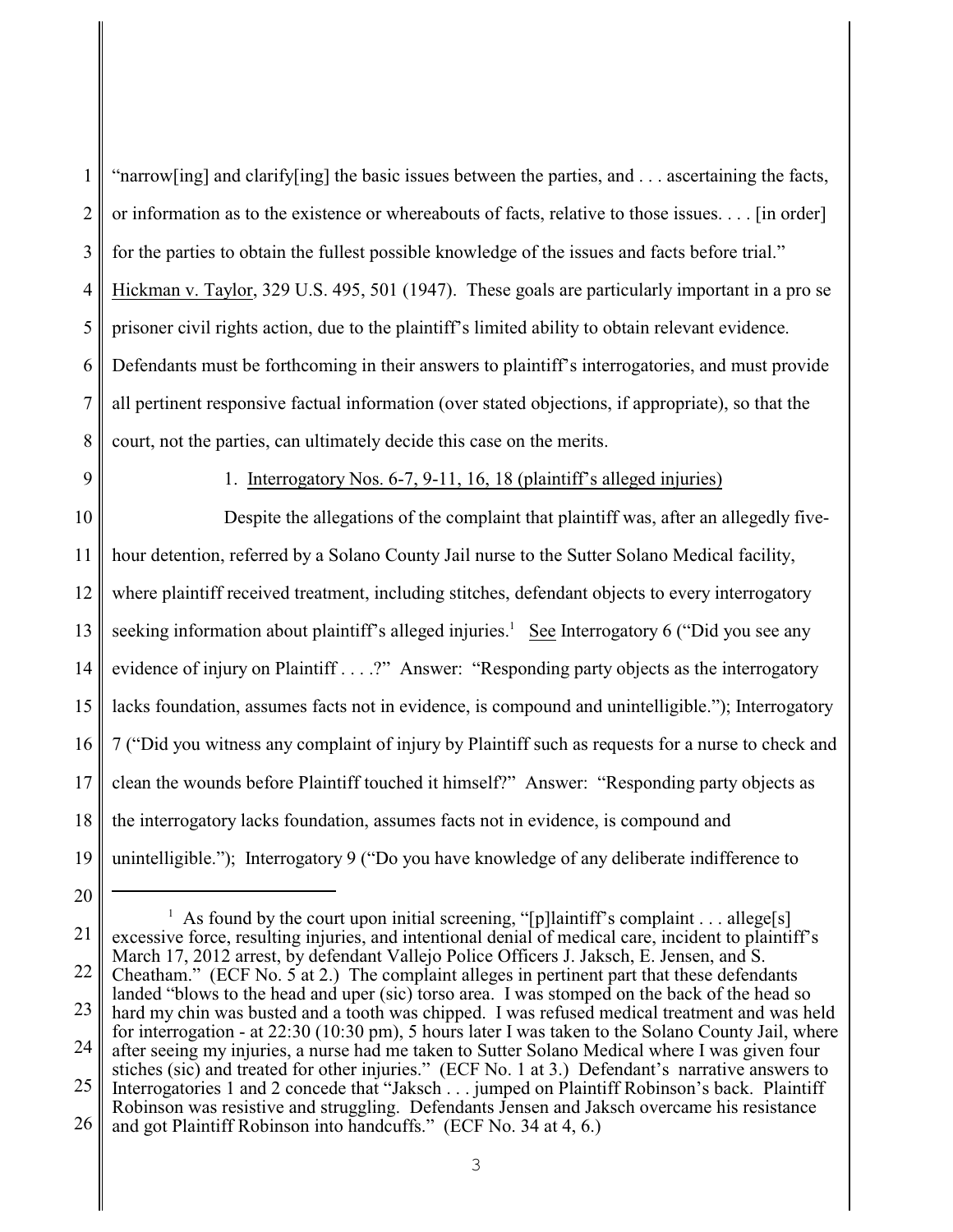1 2 3 4 5 6 7 8 9 10 11 12 13 14 15 16 Plaintiff 's medical needs such as C. Cheatham handing Plaintiff an unsanitized napkin, without gloves, to wipe his bloody chin?" Answer: "Responding party objects to this interrogatory as it lacks foundation, assumes facts not in evidence, and calls for a legal conclusion."); Interrogatory 10 ("Did you, or any officer to your knowledge, report any injuries Plaintiff received while in your custody?" Answer: "Responding party objects to this interrogatory as overbroad, assumes facts not in evidence, and lacks foundation. Responding party cannot answer this interrogatory because it is unintelligible, report to 'whom.' Furthermore, responding party is unaware of any injuries that Plaintiff allegedly received while in police custody."); Interrogatory 11 ("When was it that you were first aware of Plaintiff's bleeding?" Answer: Responding party objects to this interrogatory as assuming facts not in evidence, lacking foundation and unintelligible."); Interrogatory 16 ("During the interview of Plaintiff on March 17, 2012, did you notice any evidence of an injury on Plaintiff?" Answer: "Responding party objects to this interrogatory on the basis that it assumes facts not in evidence, lacks foundation, and is vague and ambiguous as to Plaintiff's unspecified injury."); Interrogatory No. 18 ("Do you have certified authority to examine wounds and make medical judgements?" Answer: "Responding party objects to this interrogatory on the basis that it is not reasonably calculated to lead to admissible evidence.").

17 18 19 20 21 While the wording of these interrogatories lacks legal refinement, the meaning and significance of plaintiff's inquiries are clear. Each defendant will be required to provide a substantive response to each of these interrogatories, which shall include a statement whether each defendant was aware of any injuries to plaintiff and, if so, the apparent nature and extent of plaintiff's injuries, and each defendant's response thereto.

22

2. Interrogatory No. 3 (department procedures)

23 24 25 26 In related Interrogatory No. 3, plaintiff asked, "What is the procedure of the Vallejo Police Department for an injured suspect in your custody?" Defendant answered: "Responding party objects to this interrogatory because it denies that Plaintiff was injured. As a result, the request is overbroad and unduly burdensome as Plaintiff seeks information that is not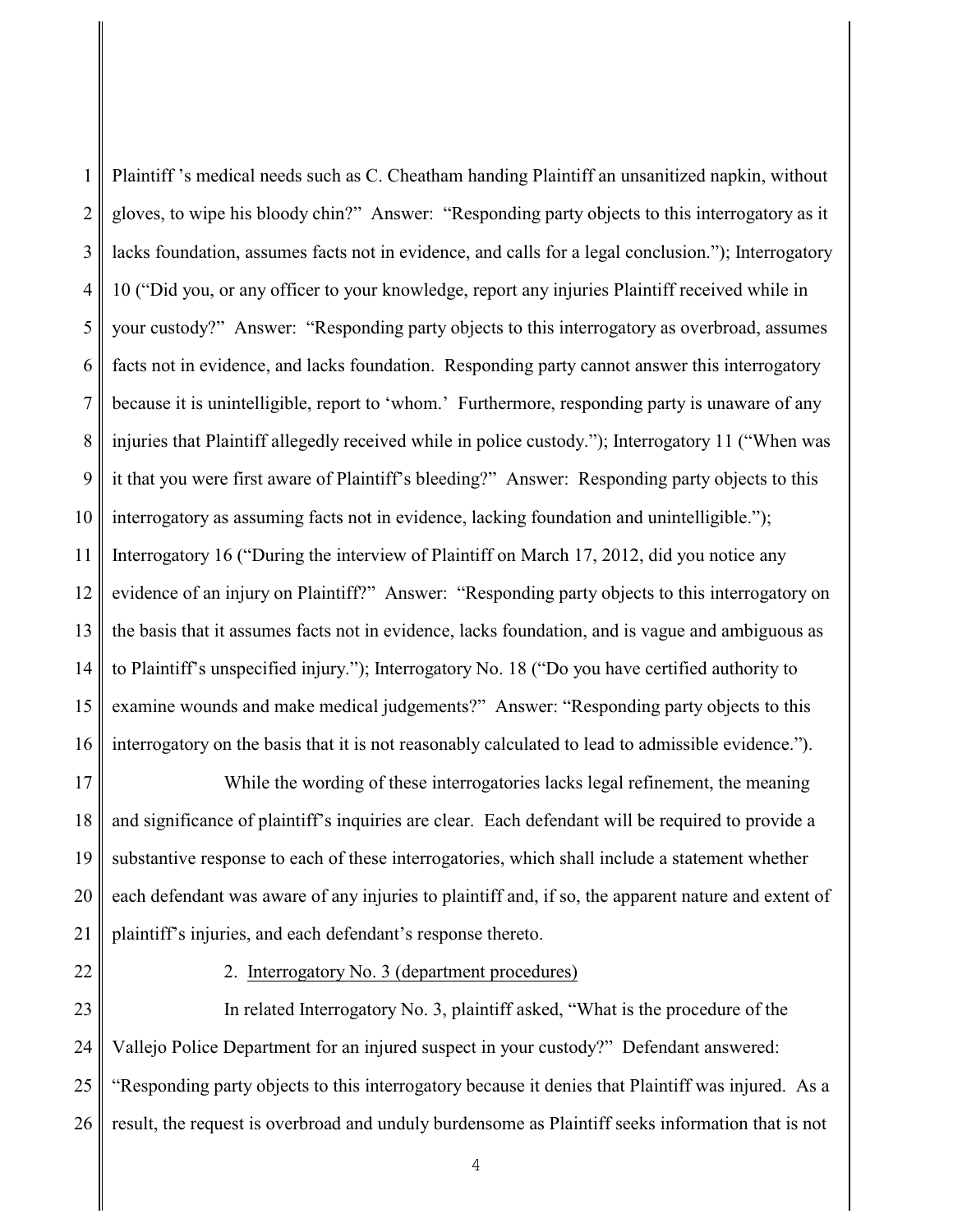germane to the instant dispute."

2 3 4 5 6 7 Defendant's objection is overruled. Whether the department had relevant policies and procedures in place, and whether defendants complied with these policies and procedures, are essential factors in plaintiff's civil rights suit. See Monell v. Department of Social Services, 436 U.S. 658, 694(1978) ("it is when execution of a government's policy or custom, whether made by its lawmakers or by those whose edicts or acts may fairly be said to represent official policy, inflicts the injury that the government as an entity is responsible under  $\S 1983$ .")<sup>2</sup>

8 9 Defendants are directed to provide a complete substantive response, with document citations if appropriate, to this interrogatory as currently framed.

10

1

3. Interrogatory Nos. 12-13, 15 (plaintiff's detention)

11 12 13 14 15 16 17 18 Similarly obfuscating are defendant's answers to plaintiff's interrogatories concerning the duration of his detention. See Interrogatory No. 12 ("How many hours was Plaintiff in your custody?" Answer: "Defendant Jaksch does not have personal knowledge as to this interrogatory."); Interrogatory No. 13 ("Did you speak with Plaintiff for 1 hour or more?") Answer: "Discovery is continuing, not yet known."); Interrogatory No. 15 ("what is the evidence number [of] the 2 ½ hour interview video conducted by you [Jaksch] and S. Cheatham logged into evidence under (sic)?" Answer: Objections based on wording, official information privilege, self-critical analysis privilege, attorney-client privilege, work product doctrine, and private information of third parties.)

Defendants shall each provide specific factual answers to Interrogatory Nos. 12

and 13, the latter construed as a request to state the duration of each defendant's questioning of

plaintiff. Interrogatory No. 15 requires sufficient identification of the subject video to support a

request by plaintiff to view the video, subject to the discretion of Solano County Jail

<sup>26</sup> <sup>2</sup> In contrast, "a municipality cannot be held liable under  $\S$  1983 on a respondeat superior theory." Monell,  $436$  U.S. at  $691$ . Thus, "a local government may not be sued under § 1983 for an injury inflicted solely by its employees or agents." Id. at 694.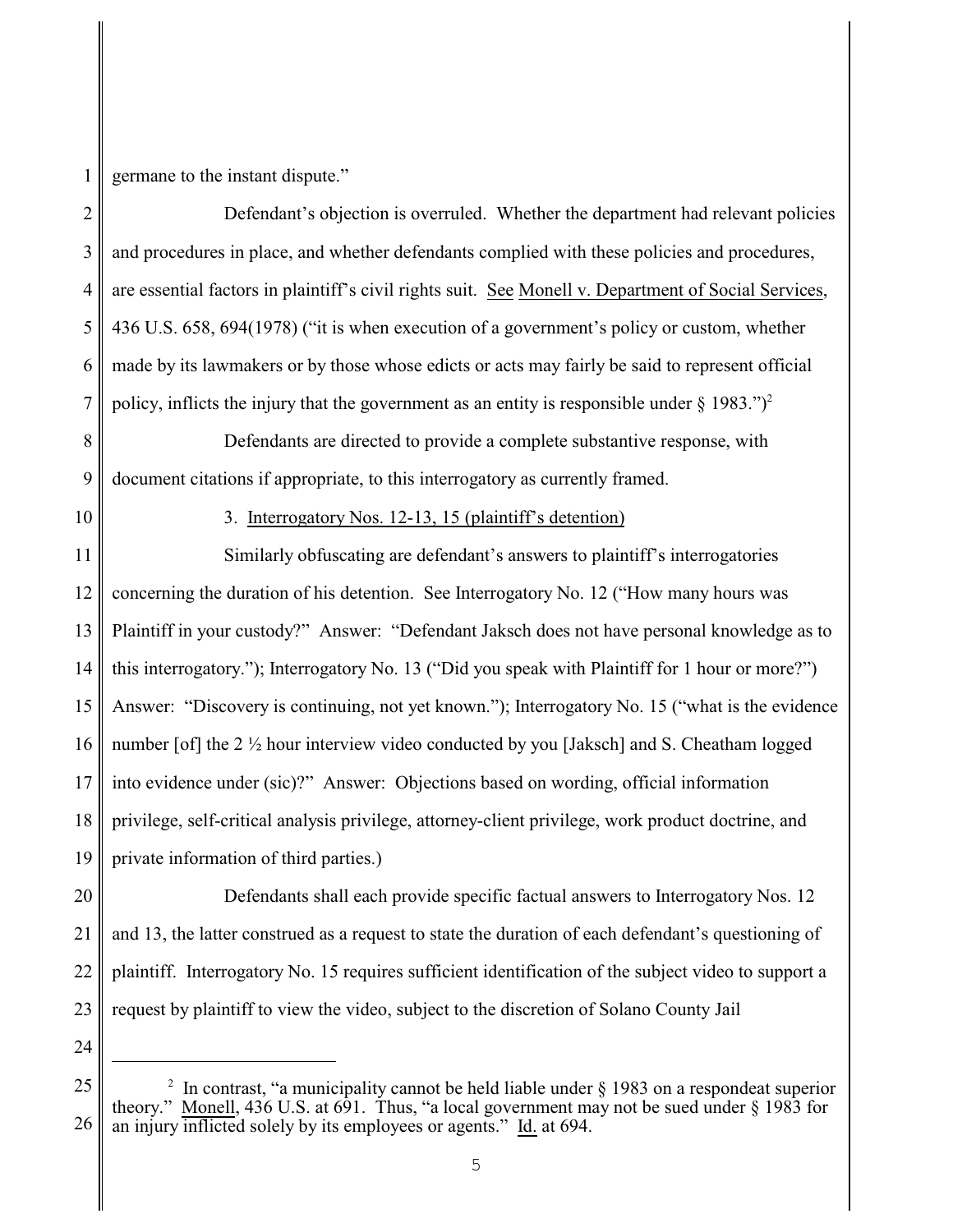1 2 administration and staff to provide plaintiff with a reasonable opportunity and location to view the video, in preparation for this litigation.

3 4

## 4. Interrogatory No. 4 (defendants' disciplinary history)

5 6 7 8 Pursuant to his Interrogatory No. 4, plaintiff asked: "Have you ever been disciplined, placed under investigation, or had your pay decreased while employed at the Vallejo Police Dept?" Defendants objected to the wording and content of this interrogatory, and interposed objections based on official information privilege, self-critical analysis privilege, attorney-client privilege, work product doctrine, and private information of third parties.

9 10 11 12 13 14 15 16 17 Courts within this circuit have held that the personnel records and performance evaluations of law enforcement officers are relevant in excessive force cases, subject to a balancing test that considers the privacy interests of the officers. See, e.g., Soto v. City of Concord, 162 F.R.D. 603, 615 (N.D. Cal.1995); Kelly v. City of San Jose, 114 F.R.D. 653 (N.D. Cal.1987). Here, plaintiff is not requesting documents, only "yes" or "no" answers. Properly circumscribed, this interrogatory only modestly impinges on the privacy rights of the officers, which the court finds is outweighed by plaintiff's right to know whether any defendant has a history or pattern of excessive force against arrestees/detainees. So construed, each defendant is required to answer "yes" or "no" to each of the following questions:

> While employed as a Vallejo Police Officer, and pursuant to allegations or findings of excessive force, have you ever been: (a) disciplined? (b) placed under investigation? or (c) had your pay decreased?

21

22

20

18

19

5. Interrogatory No. 5 (third party information)

Plaintiff's Interrogatory No.  $5<sup>3</sup>$  construed as follows, shall be answered by each

23 defendant:

<sup>25</sup> 26 <sup>3</sup> As currently framed, plaintiff's Interrogatory No. 5 reads: "Identify and locate any person who, to you or your attorney's knowledge, claims to know of facts relevant to the conduct described in these interrogatories." Defendants objected on multiple grounds.